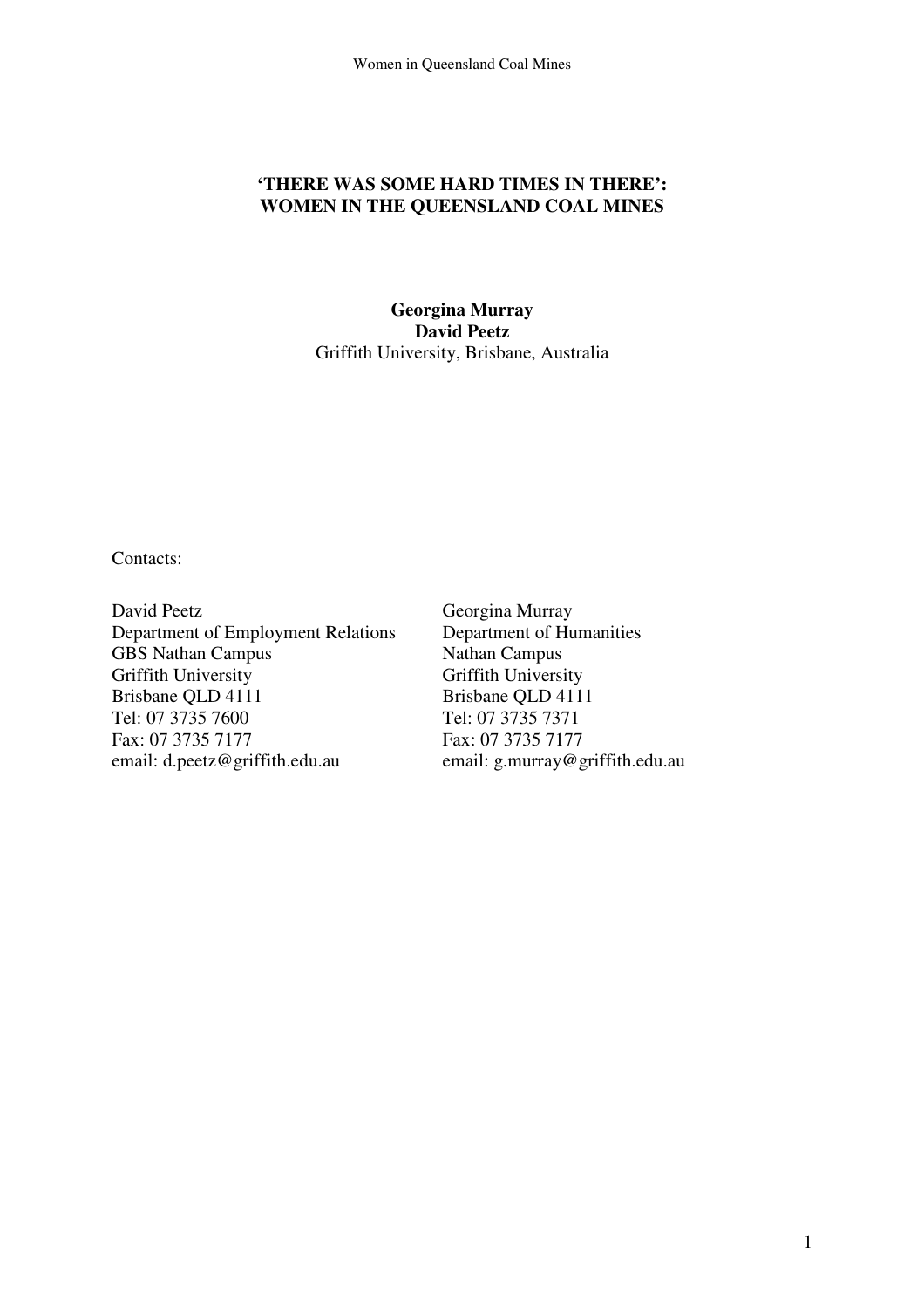# **'THERE WAS SOME HARD TIMES IN THERE': WOMEN IN THE QUEENSLAND COAL MINES**

# **Abstract**

The first handful of women began working in Queensland coal mines in 1979, as labourers, in what was seen by some as a public relations exercise rather than a genuine willingness to embrace equal opportunity. Our paper reports on the changing situation of women miners since this period, based on interviews of 22 of these women mining workers recorded between 2006 and 2009.

Some women became miners because of the money, some did it because they could not survive in the city on working women's wages with children, some did it because their fathers, grandfathers and brothers were in the mines first and lit their way; others did it because they were left stranded by divorce and separations in company towns.

Today women can be found in all mining positions: from the wash plants through to drag lines, from driving trucks that carry up to three hundred tonnes of dirt in open cut mines to the few working underground. Some believe the enthusiasm of certain mining companies for women workers is part of an effort to change, undermine, or avoid the union culture of mines. But women still represent only a small portion of the workforce. They have supported unions whilst resisting the legacy of a traditional, masculine industry culture, and confronted the slowness of organisations and individuals to adapt to change. Even amongst women, views are divided as to whether women should work in the mines. There are stories from some women who adapted fairly quickly to work on the mines – or who made the mines adapt to them. There are other stories of harassment and remarkable stories of persistence and bravery in the face of major obstacles.

# **Introduction**

Our paper reports on the changing situation of women miners since the first handful of women began working in Queensland coal mines in 1979. The primary research reported here comes from a research project on women in mining, for which we interviewed 133 men and women in twelve Queensland coal mining communities and home cities about their work,<sup>1</sup> including 22 women mining workers (19 production or trades workers and 3 professionals). Fictional names are used after the next section. We begin with an acknowledgement of some of the existing literature in this area and brief overview of the key developments in the movement of women out of and back into the mines. The rest of our paper analyses the challenges the women have faced and the motivations, adaptations and struggles involved, focusing principally on the women themselves but also considering the roles of other actors.

#### **The decline and rise of women in mining**

In 1842, a British Royal Commission on Employment in Collieries, reported on the conditions facing women and children in the mines. As early British sociologist Harriet

 $\overline{a}$ <sup>1</sup> The project was financially supported by the Queensland District of the Mining and Energy Division of the CFMEU, for which we express our thanks.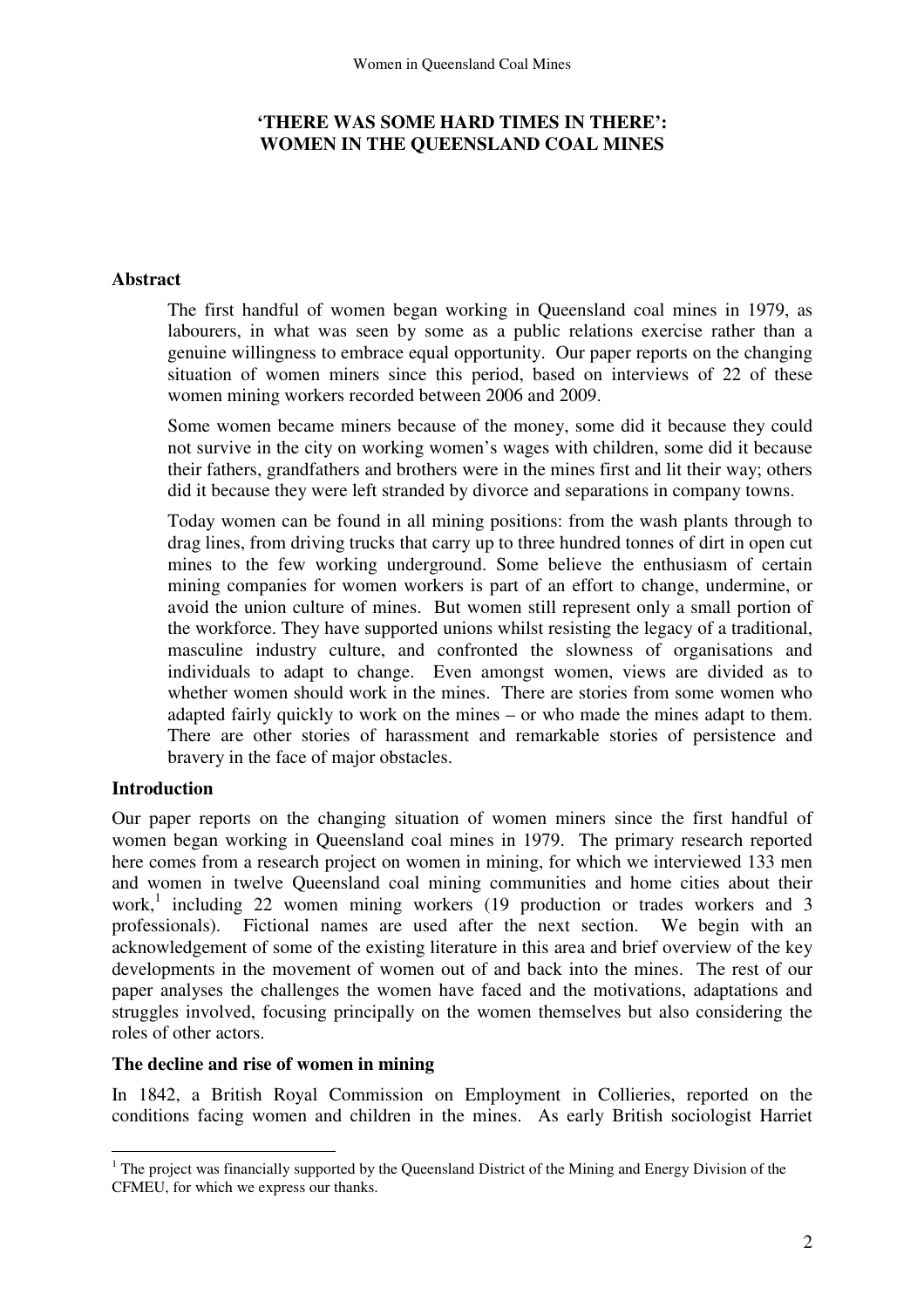Martineau (1849) depicted it, the report showed how 'women were employed as beasts of burden' and 'made to crawl on all-fours in the passages of the pits, dragging carts by a chain passing from the waist between the legs'. The Royal Commission led eventually to the banning of women and children working underground. By the 1930s, the  $45<sup>th</sup>$  convention of the International Labour Organisation prohibited the employment of women underground. In Queensland, the *Coal Mining Act 1925* provided 'no female shall be employed below ground in any coal mine.'

Australian women and girls were involved with small surface gold mining operations in the nineteenth century in places like Glen Osmond (SA) and Bendigo (Vic) (Boorman & Mayers 2006), but gradually they withdrew from the industry. For much of the twentieth century, a woman's place was in the home – at least, once she was married. Women might only find employment in the mining industry in the offices, as typists or secretaries. From the 1960s things began to change. The feminist movement transformed the way society thought about women at work, and by late 1972 the industrial arena had equal pay for work of equal value entrenched as a principle, if not in practice. In the mining sector, technological changes opened up potential opportunities for women that did not exist before. From the 1970s, the development of large scale open cut mines, became the dominant mining technology in Queensland, placing less reliance on brute strength and giving less salience to the excuse that no woman would be safe from men's dark urges in the blackness of a coal mine. An 'explicit decision against this discrimination against women' in the Coal Mining Act 'was made by the Queensland Miner's Convention in July 1977' and the legislative bar on women in mines was repealed. Meanwhile, the traditional area for women in the industry, office work, was subject to its own technological revolution, increasing skills for some but narrowing opportunities for others. Blue collar work in the mines began to look both attractive, well paid and feasible for women.

In less than two years, the Queensland Colliery Employers Union (later the Mining and Energy Division of the CFMEU) recruited its first female members. The first women to join the union (and, as far as we can tell, the first women to work in coal mining, given the very high union membership of the times) were two at South Blackwater mine. Annette Sparks, aged twenty-two, and Lyndal Hunt, aged eighteen. They commenced work on surface cleaning duties in early 1979. In May 1979, having received 104 applicants in response to a job advertisement targeted at women, the Thiess, Dampier and Mitsui (TDM) mine at Moura appointed four women to work at the wash plant. In 1984, Hazel Yarrow and Mandy Harrison started work at the Blair Athol mine near Clermont.

Today women can be found in all mining positions: from the wash plants through to drag lines, from driving trucks that carry up to three hundred tonnes of dirt in open cut mines to the few working underground. But women still represent only a small portion of the workforce, accounting for just 10.4 percent of the mining industry, with many of those being office workers – women account for just 6.3 per cent of operators and production workers and 2.4 per cent of supervisors (Queensland Resources Council 2008).

Working in the mines can be a real source of economic liberation for women. Out of 75 occupations for which the ABS had data on women's weekly pay in 2006, 'Intermediate Mining and Construction Workers' was the highest paid (Australian Bureau of Statistics 6306.0). But in pursuing that goal, women face a large number of challenges. They must deal with issues arising from production, the domestic sphere, the social constructions of their gender and sexuality, their conditions of work and their various social identities. In dealing with these challenges they have made various adaptations themselves and attempted to make other actors adapt to them. None of that is easy, as there are many barriers along the way.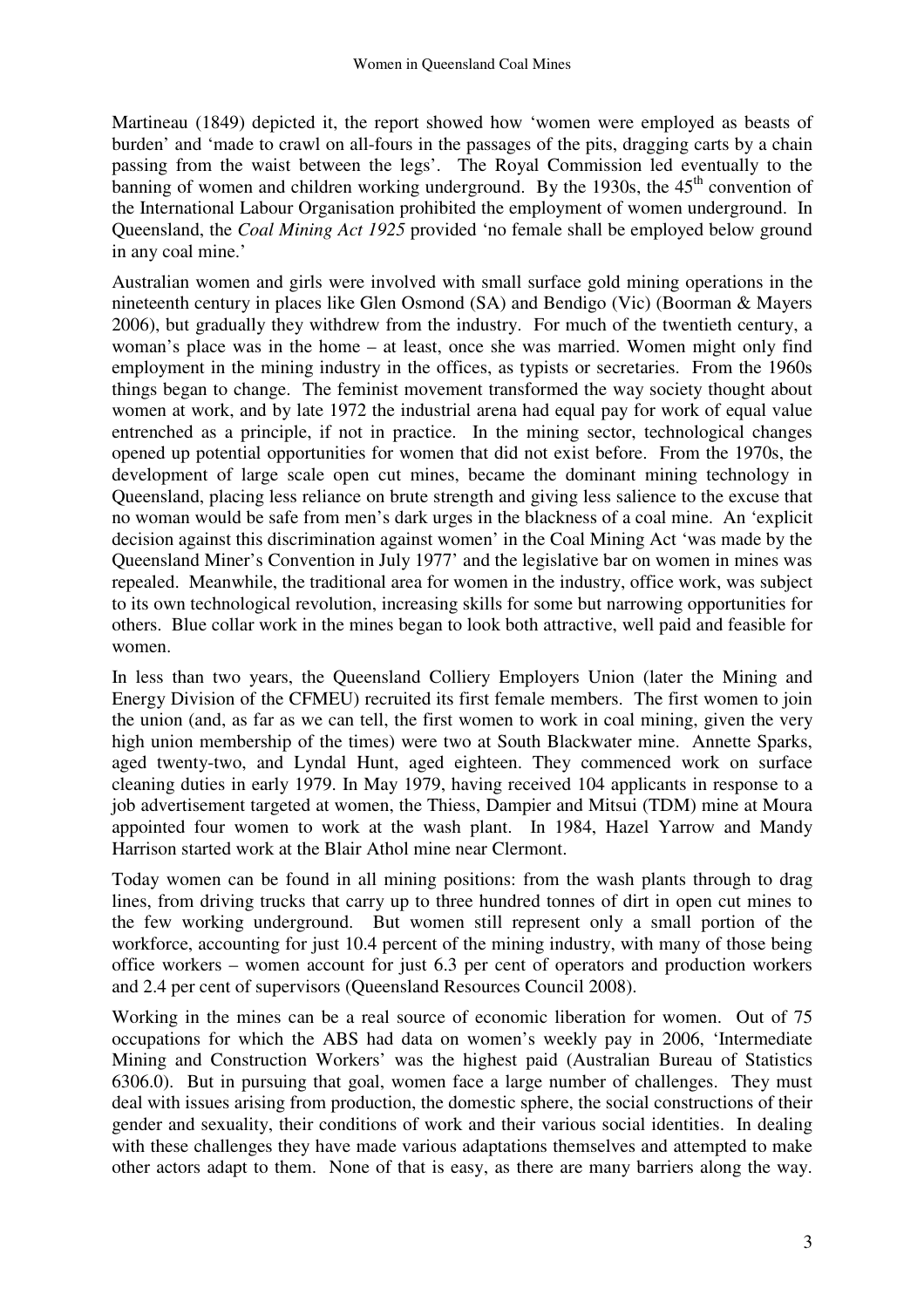We turn to consider the challenges faced by the women and the adaptations they and others make. We commence with the motivations of the women in seeking to go into mining, and the companies in seeking to employ them.

### **Motivations of the companies and the women**

Mining companies had several motivations in employing women. A number of the pioneer women miners mentioned that they felt that their original employment had been a corporate public relations exercise. Hannah said:

The initial girls were put on as part of a publicity stunt by the mine because several other mines were doing the same thing and they were all in a race. The thing is, once they'd been put on then they were stuck with them. And they just tried to make things basically difficult you know, to make you want to go away. But they'd never had that sort of income before so they weren't going anywhere…"No, we're here. We're in. We're like a virus. We didn't mind the work either."

Eloise, another pioneer, had worked in a number of mines. She loved her job and as a classically pretty woman she had been used extensively for company publicity. But she too said:

they didn't want women out there; they didn't want me there why would they want anyone else?… When I finished my [trainee] time they didn't want me there…The company said "yeah, the job will be available, but basically it's not available to her." And the union stepped up and said, "Well, if you don't give her this job this is grounds for discrimination"...So we backed the company into a corner and I stayed there.

From 1984, the passage of the Sex Discrimination Act meant companies had little choice if they were to abide by the law. Moreover, some believed the enthusiasm of certain mining companies for women workers has been part of an effort to change, undermine, or avoid the union culture of mines. Other researchers have found that a strategy among Australian mining companies since the 1980s was to employ those who had little or no memory of industrial militancy (Eveline & Booth 2002, 562, Thompson 1984). Whether that worked is something we canvass below.

Women's desirability as employees was boosted by their allegedly radiating a 'civilising effect' on the male mining workforce (Eveline & Booth 2002, 564).

From the late 1990s, however, the shortage of labour and high labour turnover made companies especially attracted to hiring women. Hiring wives of current miners already based in the local communities was one of the few ways of adding to labour supply without putting further upward pressure on accommodation costs and hence wage expectations.

For the women we interviewed, motives were more direct. Some women became miners because of the money, some did it because they could not survive in the city on working women's wages with children, some did it because their fathers, grandfathers and brothers were in the mines first and lit their way. Others did it because they were left stranded by divorce and separations in company towns. But they all had one thing in common: they all loved the work and the rewards it brings: 'Operating big machinery – I love it. Yeah it's the best thing,' said Eloise. 'Oh look I just love it. I run up the front of one of them going oooooh!' was Wendy's take. 'Yep, yep! I love the big trucks,' enthused Laila.

#### **Responses and adaptations by men**

Opposition to women was strongest underground. Some was based on superstition: one retired metals miner told us that 'at one stage it was taboo to have women on board ships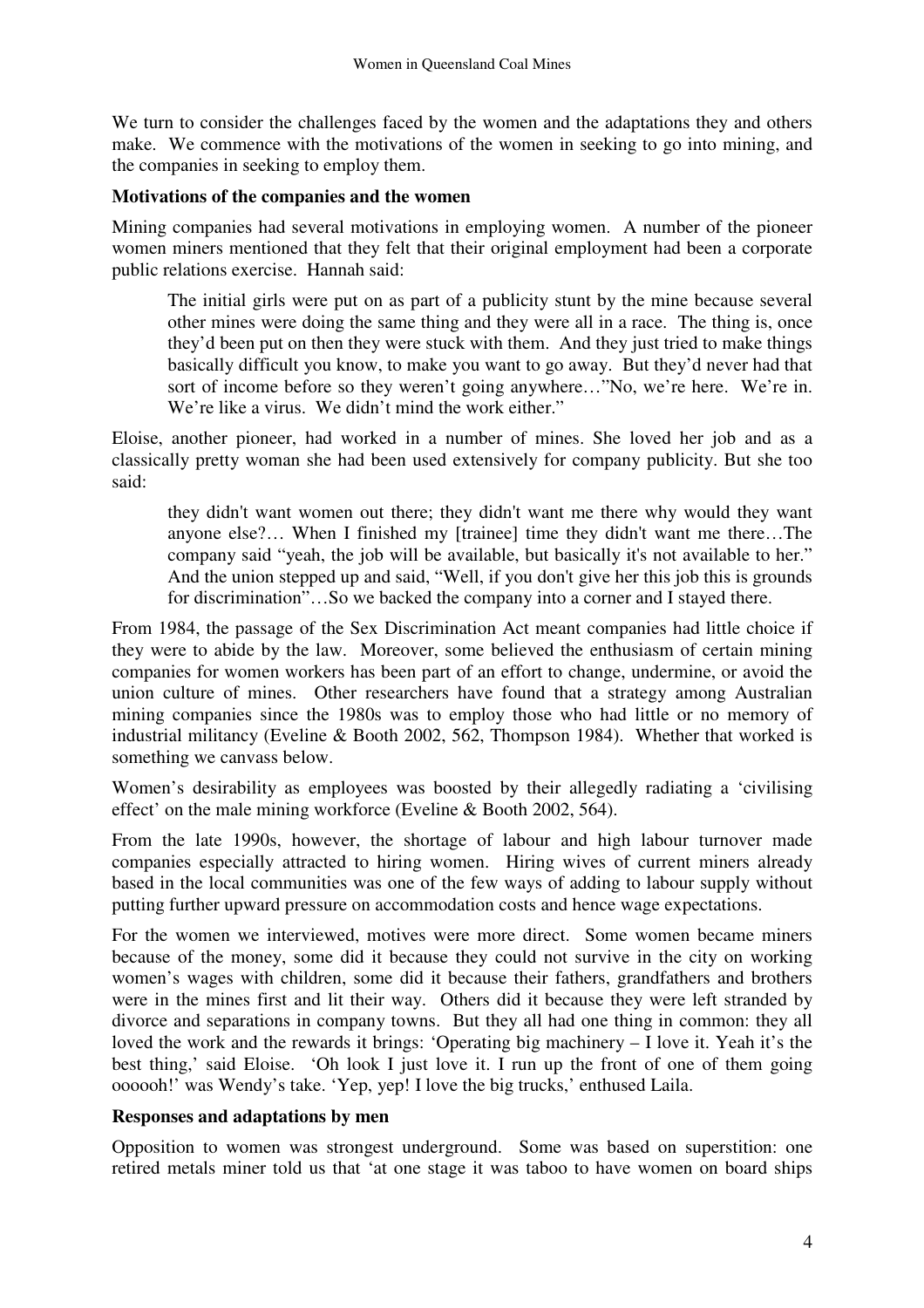because they invite disaster …so women weren't allowed to go underground and that was it.' Even the Queen, we were told, was not allowed to visit underground on a royal tour. Some was based on fear: 'it only needs somebody to cut that [light] cable and that woman is in total darkness. Now she could be raped by fifty people and no way in the world you'd identify them, and anybody with a 500 metre radius is possibly a suspect'. Some was based on physical strength: 'you wouldn't really want to depend your life on them to lift something off you because they're just incapable of doing it.' It is a complaint sometimes raised on the surface mines, where most women work. Belinda said:

A lot of the old miners just didn't like women being around...I can remember a friend of mine – her husband ranting on about how this girl was an electrician and she shouldn't have been because she was too tiny and she couldn't even lift a tool box. And when I mentioned it to somebody, he said, "Neither can any of the young blokes that start there, it's enormous!" [laughter]

Despite years of management training and legislation on equal employment opportunity, some managers still hold negative views towards women mineworkers. 'I had a foreman say to me about two months ago, there is no place for women on a coal field,' said Robyn. A surface mineworker, Moira, thought some of the men were antagonistic to women:

just a few of the guys were actually very anti-women in the workplace and they certainly let us know that we weren't supposed to be there.

One of the men we interviewed noted that women on site changed male behaviour, making them 'close up slightly….Probably not quite so boisterous, that sort of thing. Some still are. A lot of the older guys sort of quieten up.' He seemed to think this was a bad thing.

Many women acknowledged that attitudes had improved. As Deena said, 'Generations have changed. Times have changed, and people's opinions have changed, but you still have a certain [number] still against women being in the mining industry.' Eloise spoke of camaraderie, friendship and mutual aid: 'I like these fellows, you know… when you work with people for a period of time, you start to form a friendship.' As Wynne said, 'If things are bad and I need someone I've just got to pick up the phone and they're there in an instant, even if I haven't talked to them for three or four years'.

# **Adaptations and struggle by women**

We found from our interviews that women faced challenges in five arenas. In each, they had to adapt to those challenges by conforming to the expectations on them, or engaging in struggle, sometimes individually but often collectively, to confront and change them. Some women adapted fairly quickly to work on the mines; others made the mines adapt to them.

### *The production sphere*

First, women have had to deal with issues of productive efficiency.They have had to demonstrate themselves to be highly capable, reliable workers, often under a microscope of greater scrutiny than their male counterparts, something Kanter (1977) identifies as a feature of workers in 'token' groups (comprising less than around 15 per cent of workers). A young woman miner, Trudy, told us:

I think the light is probably on you a little bit more because you are female. I think the females out there do expect that they have to perform better to be able to prove themselves…There's only so many females out there, faces [are] remembered a lot easier. Whereas if you're just another bloke you're easier to go under the radar probably.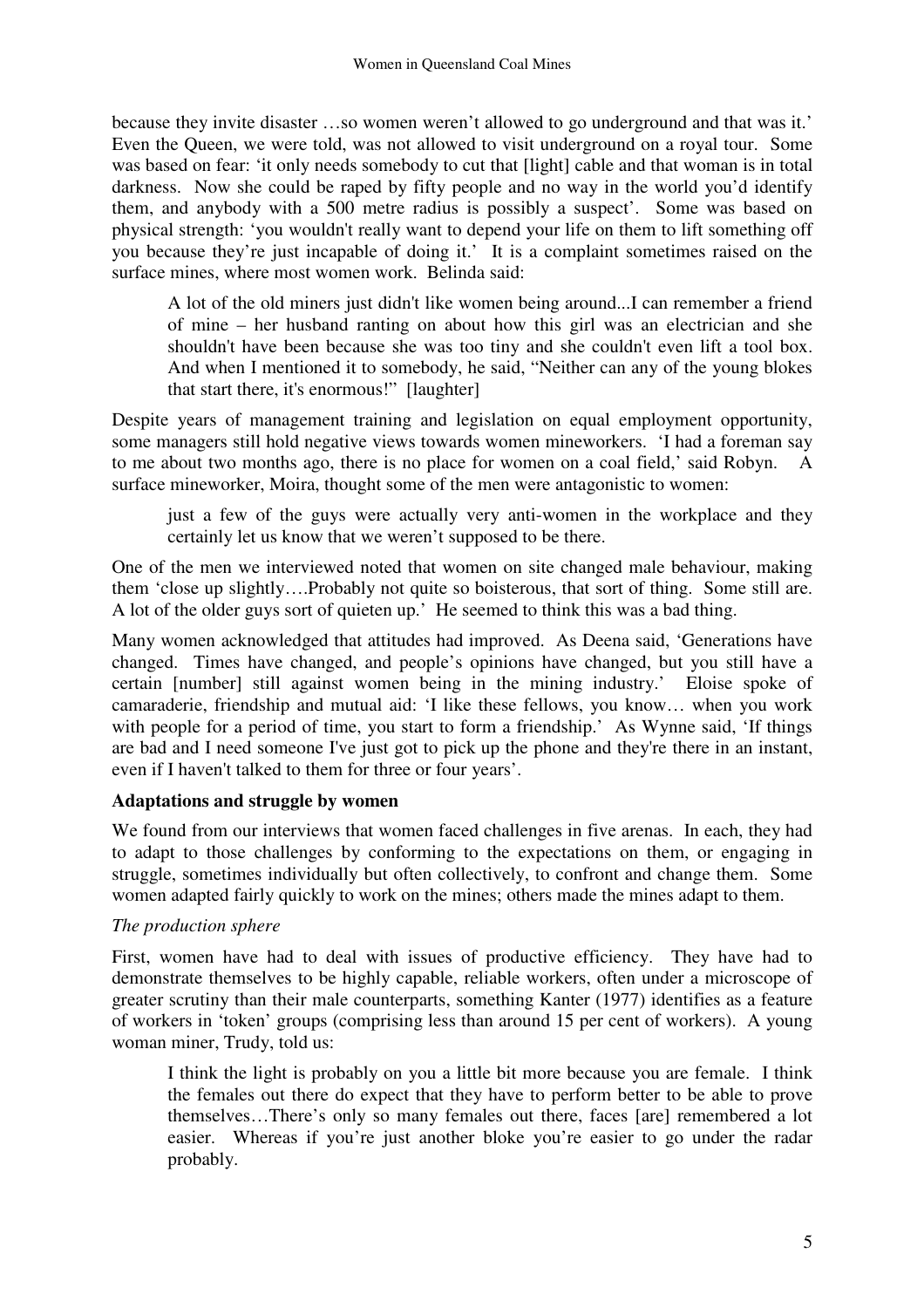Moira agreed:

You know if you made a little mistake, if you didn't back up to the dump properly and you didn't dump your load over the edge properly, it would be 'oh bloody women drivers.'

One older man thought women were fine in the mine 'as long as it's not trades':

 they were bloody hopeless. They couldn't lift half the bloody spanners even. You can go into Mackay now and they're working behind a bar – waste of a trade. I don't give a damn whether you call me sexist or whatever, that trade thing, that mechanical thing, that's a male thing.

Belinda observed that 'it's hard work for the girl because she's got to be better than they are but she's still got to be not offended by them. And they will try very hard to offend.'

Ironically, our interviews showed that women mineworkers are well regarded in the industry, because, as Deidre says, 'we're just a lot more careful, we ask a lot more questions and just treat the machinery a lot more carefully' whereas men's philosophy, to use Marcia's phrase, is 'just drive it like you stole it'. Perhaps they are also well regarded because only the good women mineworkers survive in the industry.

# *The domestic sphere*

Second, women mineworkers have had to deal with the domestic sphere, often managing significant household responsibilities while working full-time. While for some women mine working was an escape from house working – said Maxine, 'I would prefer to be outside than inside cleaning the house; I tell you, I still can't do it' – this expansion of possibilities did not necessarily transform the sexual division of labour. Monica, who worked 'crib relief' (shorter shifts, usually six to eight hours, taking control of a truck while the normal driver is having his or her break or 'crib' on a rotating basis), said:

I still take [my daughter] to school, I pick her up, I take her to work, you know I still try and do my motherly, I still cook,..

# *So nobody makes your crib?*

No, they say where's mine? ... I still do all those things for them, wash and iron me son's clothes and do everything for them, 'cause it's like my job.

Deidre and her husband both worked twelve hour shifts, with Deidre enjoying the bonus of domestic duties as well as the mood shifts from night work:

I do the cooking, cleaning, plus working as well. I'm very cranky. My husband, even though he does night shift as well, he loves night shift, I hate it, I don't sleep very well...It mucks around with our body clock and I think that's why we get cranky, coz we feel all out of sorts.

# *The social construction of gender and sexuality*

Third, women have had to deal with issues arising from social constructions of their gender and sexuality. This has several aspects to it. One is overcoming old *prejudices* about the role of women from supervisors and workers, and even other women. Women such as Bernice and Monica felt that 'there are definitely guys out there that think we shouldn't be there'. These men are 'typically a bit older, but there's some young ones too and it's probably because their father's say it that they think it'. Moira said 'I just let it go over my head...treat it with the contempt it deserves. I basically said to one of the guys…. "look, we're here, get used to it. Deal with it." Ever since then he was good.'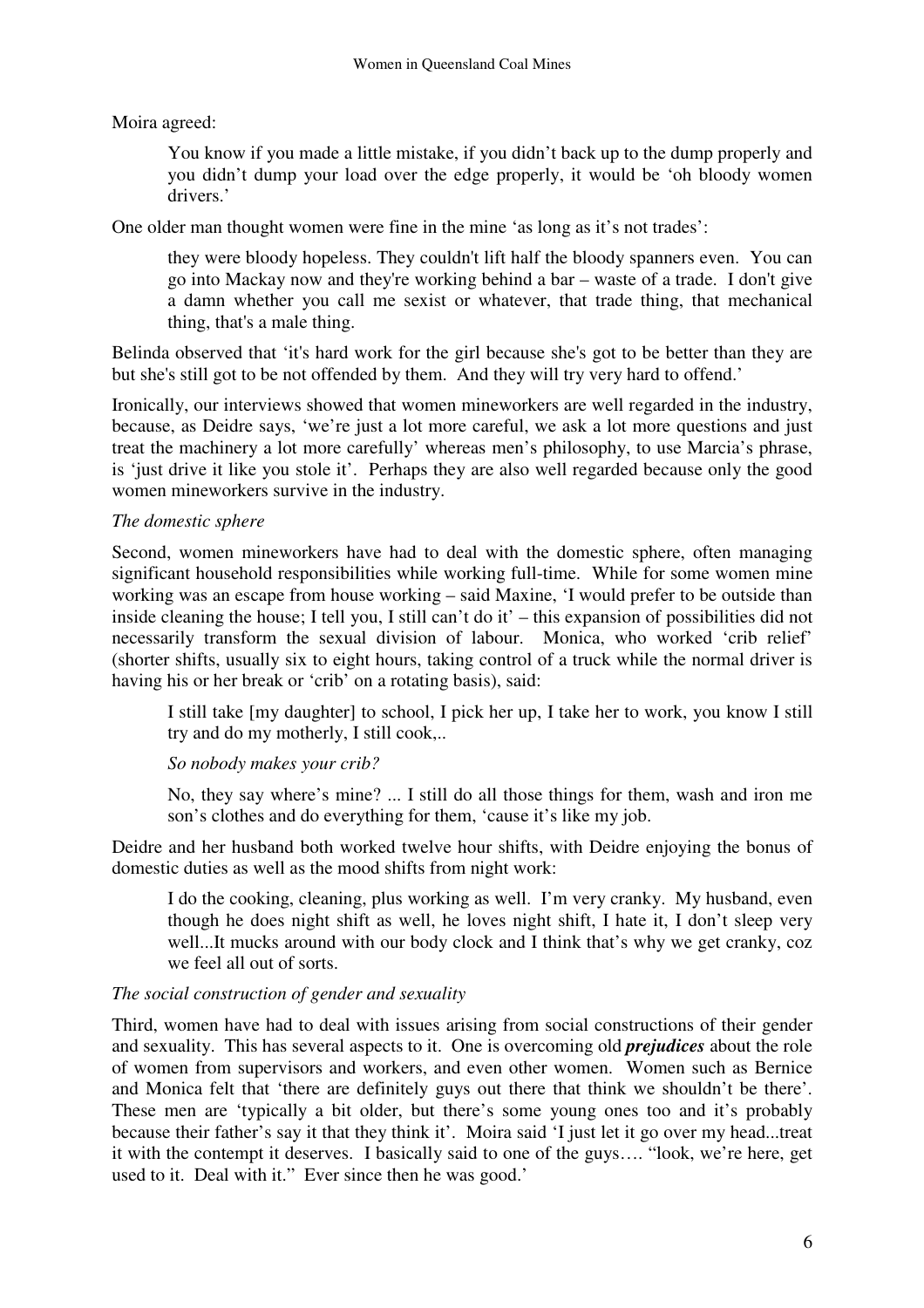Even amongst women, views have been divided as to whether women should work in the mines. Opal, a young mother, told us:

'I personally don't believe that a woman should be out there any way. I have got old fashioned values. My mother always taught me that, "Unless you are going to piss standing up, don't do a man's job"'.

Betty a senior women, was against women being in the mines for reasons of their health and safety. She thought men would try to rescue them if there was an accident and that would kill them both. Even Deena, a contracted 'lampie' – maintaining and repairing miners' lamps – expressed slight unease about her job: 'It's a stigma that's been around, like even when I was growing up, mining were for men, and women were shop assistants, or hairdressers,'

Dealing with constructions of their gender also, more dramatically, involves sometimes defending themselves against *harassment*. Hannah spoke of how, when she was young, 'you did have people try to come onto you, usually married men. Leila identified harassment from men as the worst thing about her job: 'They don't realise how hurtful they can be.' Not all women we spoke to experienced harassment, by any means. Selina said: 'It was very male dominated at the initial start but, no, I was accepted and the men were very respectful and they treated me quite well.' But several of our respondents did experience it, especially amongst the pioneers. Eloise described how a male had written sexually graphic details about her which went into the work system, from which one of the few female supervisors was able to read a transcript of his comments: 'She found out about it, and got the printout... He lost his job...I couldn't believe that the silly bugger would do something like that'.

However, Eloise pointed out that she 'mainly had problems with supervisors and managers [who] wanted to test me out to see if they could break me'. Hannah gave management a broader responsibility for harassment:

The attitude came from the top down that this was acceptable behaviour. If their attitude had been different, the blokes do as they're told basically, and they would have done as they were told.

Dealing with the social construction of their gender and sexuality also required confronting the sexual *insecurity of fellow women* outside the mines. Some women in the community ironically feared women miners would be sexual predators. One woman 'bailed up' Wynne in the meat department in the supermarket, accusing her of making advances on her husband:

I said to her "luv have you had a look at him seriously?" I said [laughter] "if I'm going to do it, it ain't going to be with your old man...Go home and take your rose coloured glasses off and have a good look at him – like, come on!" [laughter] She just didn't know what to say.

Iris reported that:

Friday night and all the girls would get drunk and say, "What do you do with my husband out at that mine?" But most of them were really good. The older ladies thought that women shouldn't be there and that it wasn't for women.

# *The employment relationship*

Fourth, women must deal with issues arising from their conditions of work. This involves, crucially, achieving *job security*. As the industry has boomed they have become more important as a source of reliable labour – but more readily discarded when the good times appear to end. When job cuts came, Maxine encountered heavy social pressures from both the company and her male colleagues who wanted those most in 'need' to keep their jobs: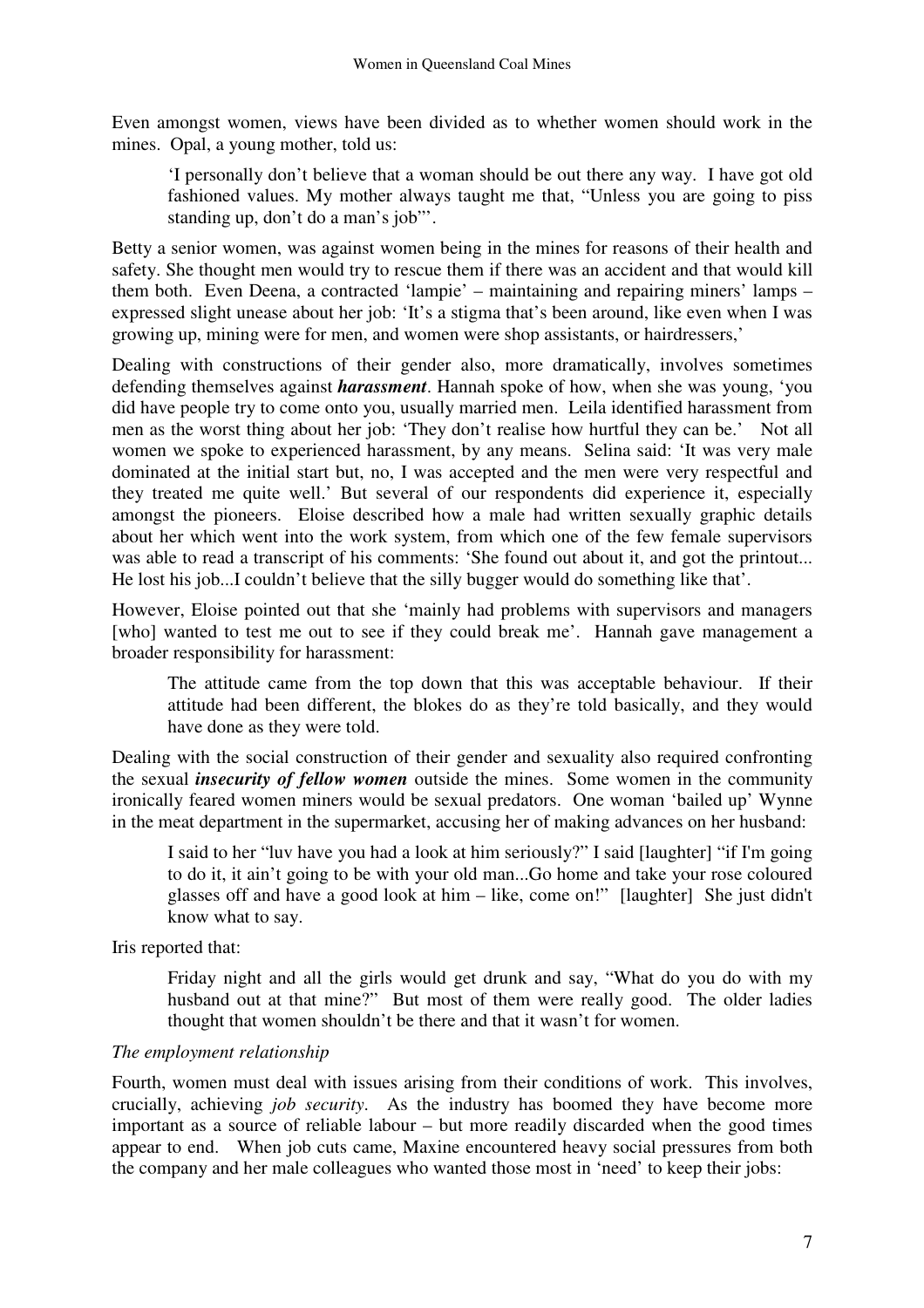they put up a Voluntary Redundancy and said "look this will be the last time the VR is offered. We would like the older people to go and give the younger people the opportunity" and because I was one of the bunnies I said "yes, I will go, and give my son an opportunity at the mine," which he never ever did.

The greater vulnerability of women miners has resulted not just from social pressure, but also from their location in the labour process. In 2007-08 women were 4 per cent of permanent blue collar workers but 16 per cent of casual blue collar workers in the Queensland mining industry and 14 per cent of contractors (Department of Mines and Energy 2008 p40; Queensland Resources Council 2008). When the boom temporarily ended with the global financial crisis, it was overwhelmingly contractors and casuals who were laid off from the coal mines, disproportionately affecting women.

Obtaining *training and skills career paths* has also been a problem. In 2007-08 only 2 per cent of mining tradespeople were women. Winona, a trained electrician, had to take a second job – in a restaurant at a contractors' camp – to get by in her first apprenticeship year.

At one mine where most workers were multi-skilled, access to training did not appear a problem. Elsewhere, however, when we asked Wynne whether she thought the training and career opportunities for women were the same as for the men, she answered, 'No! Still not even today it's not, no way in hell!... Girls are on trucks... A few get a dozer, they very rarely get a shovel.' Moira confirmed that 'A lot of the other guys are multi skilled, we're not.' Eloise had been blocked from training on the equipment she wanted for some time and, as she saw it, the biggest obstacle to women's career advancement was 'supervisory attitudes... It does have a little bit [to do with] the blokes around you. But, they're not the ones giving you the opportunity to advance.' Another part of the problem was that crib relief, disproportionately employing women, was not providing opportunities. Wendy saw that:

Temps that have come on, with not even a truck skill, get trained up and now they're being offered dozer and grader and whatever. But because I'm crib relief I don't have those opportunities...Every employee should have a career path. Well, I don't have one. Crib reliefs don't have one.

Dealing with issues concerning conditions of work also involves women addressing their *rights as workers* alongside their co-workers, male and female. Women like men face challenges in coping with the rotating twelve hour shift schedules that now dominate mine work in Australia and elsewhere (Smith 2008). Danielle described how the shift patterns make her cranky, and how her daughter 'knows when to just leave me alone. She'll leave me alone, the dogs won't bark, the birds won't chirp.' Not all disliked the long shifts. Nellie liked them because 'you get it all over and done with.' However, the popularity of crib relief among women reflected the difficulties posed for many by the twelve hour shifts.

Consistent with other research showing women as likely to be involved in unions as men, other things being constant (eg Youngblood, et al. 1984), we found little evidence that women were inactive in union affairs. Nadia, for example, was a union delegate who was in 'boots and all' fighting for the union. Still, some of the women who had used the union felt that they would like to be more activist but that they were too vulnerable to being singled out for retribution, as Danielle said:

I really believe in what the unions stand for and what they're doing. But I'm held back because I have to tread carefully…The original reason I joined the union was to protect myself from arseholes in the industry.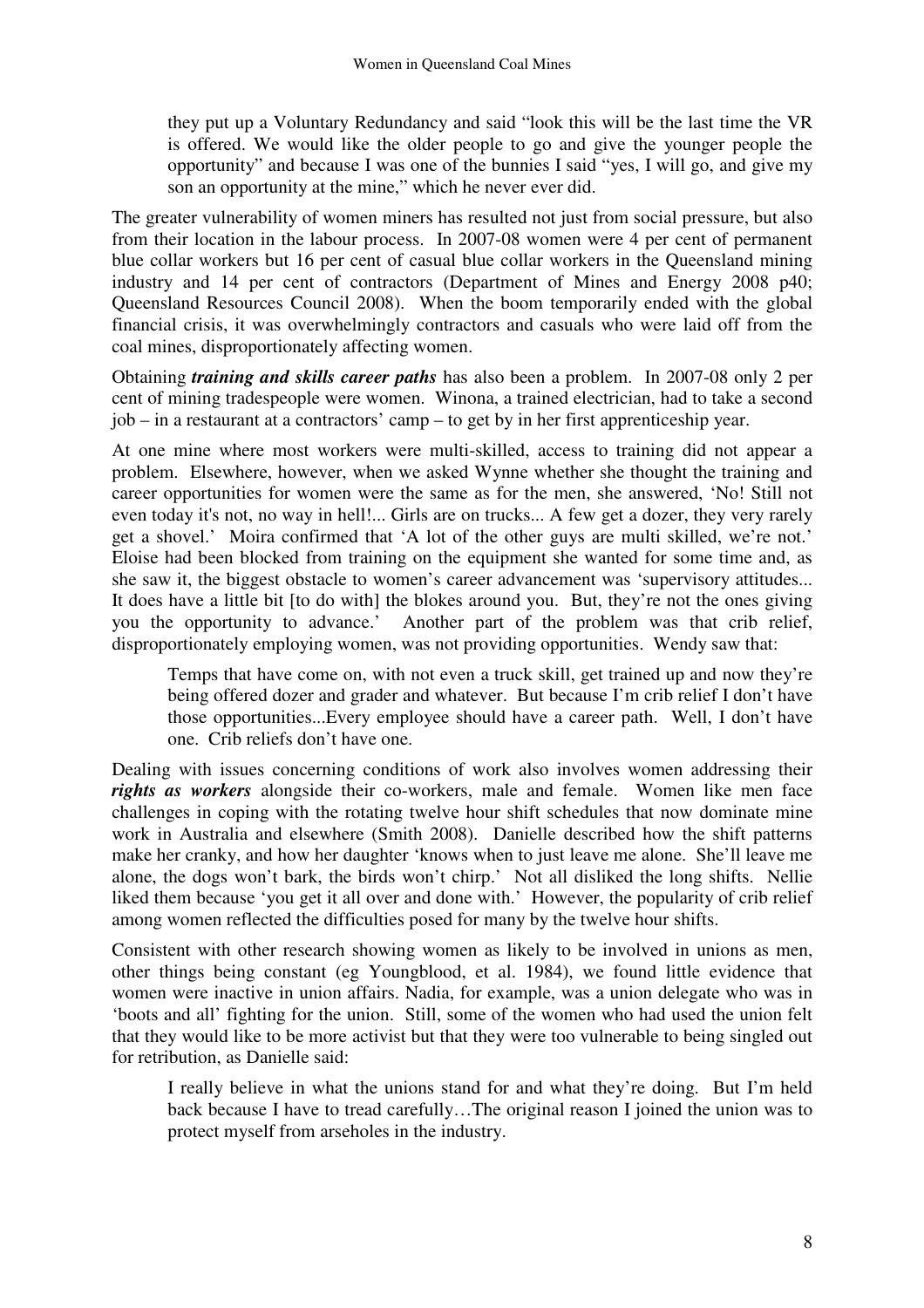### *Managing public identities and support networks*

Fifth, in order to successfully stand up for those rights as workers, women need to *manage public identities* so that their gender is not seen as excluding them from the class and occupational identities of their male co-workers.

For women miners, the challenge was to be seen as part of the class and occupation that united the workers in their dealings with management and with each other. This meant men needed to recognise that gender was not a core issue that defined their relationship to work and management. This was most difficult to achieve when women might be seen as being used by management to undermine working conditions and solidarity. As mentioned, it was not an uncommon view: introducing women miners was seen by Tessa as a way of undermining the male workforce, 'You know, "if you guys cannot do it we'll get some women in here."' This was the concern that accompanied Wendy, who started work as only the second woman ever employed on her site just after a bitter industrial dispute had concluded at that mine. The day she started was 'the hardest thing I'd ever had to do... [They were] very mistrusting of each other let alone a woman, you could see 'em thinking, "what's she going to do?"' It took her three months to get accepted but, she said, 'By the time I left out there, I got along famously; they were a great bunch of blokes.'

The management of their public identities is closely tied to their need to develop *networks of support*, in both their domestic and working 'crew' worlds (Smith 2008). Regarding the former, some women relied heavily on husbands or relatives for support. Daryl, a mineworker's husband, was very clear: 'I'm very proud of my wife for what she does'. Often this overlapped with the latter. Having a male mentor, such as a father, brother or husband at the mine, was a source of security for many. Those without male mentors appeared more vulnerable. That said, many women experienced support from their fellow workers. Having more women in the mines helped, said Danielle, and it was clear to us that when someone was the only woman on a crew it could be harder. But she and others also talked of support from male co-workers. Robyn spoke of camaraderie: 'I tell them, "don't get me wrong, don't think that I like you now just because I'm standing up for you. This is all about family"...Yeah. And that's what you do, you stick together.'

Others as part of this collective support relied on the union and resisted efforts of some companies to break down union solidarity. Eloise used the collective force of the union to fight a longstanding harassment case against the company. She had returned to work with the help of the union, not for the money but because she wanted

to stick it into them: "I'm back and this is what I've done! Don't mess with me!"...It was quite stressful because it went on for nine or 12 months … coalmining industry has still got a culture, it's still got that male testosterone thing but it's a lot better.

A key question facing women has been the extent to which they seek to maintain unique or 'feminine' aspects of their behaviour, and that to which they seek to become '*one of the boys*'. Assuming the language and norms of 'the boys' was a strategy commonly used by the women. Mariorie explained it this way:

I'm not going to go out there wearing an apron. I'm entering a male environment; so therefore, I've got to be one of the guys. If I want to be treated as a woman I'd stay home... I don't take offence at anything... So I've never had a problem.

It is a strategy that worked for many women but it was not without its dangers. One of the women we interviewed would seek to 'humiliate' those who crossed her, but she had one of the most difficult times of any of the women to whom we spoke. As Eloise explained: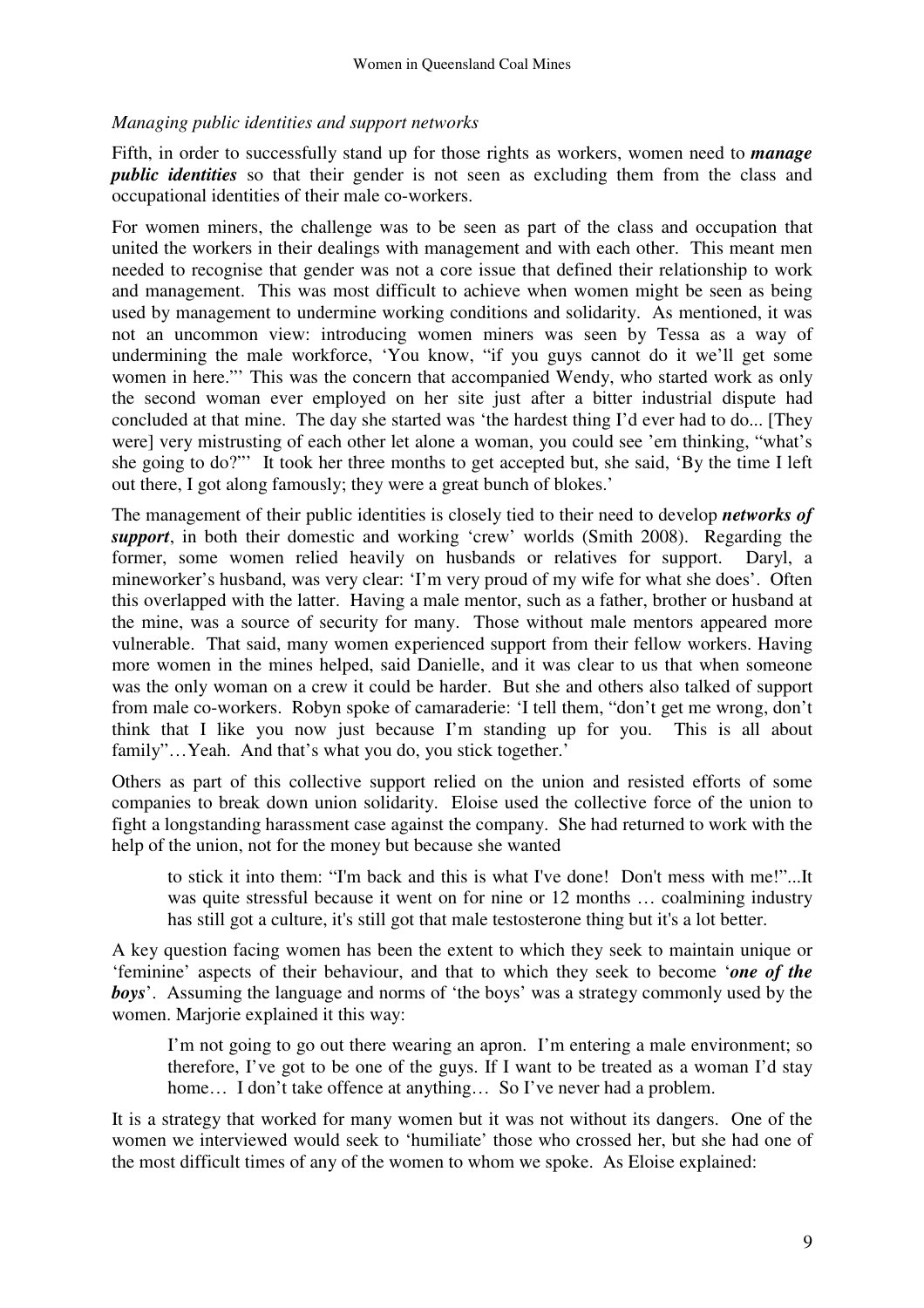You can be one of the boys, but in being one of the boys, sometimes the boys can take it a bit too far. So, if you're going to be one of the boys, make sure you know your limits. Be prepared. If you're going to be one of the boys, dish out certain things, be prepared, too, for them to dish it back to you...You got to have that respect. They have to respect you, as a woman. But, respect you for the work that you do. And what you can do....If you're good at what you do, they'll have more respect for you.

### **Adaptation and struggle by the union**

No blue collar union with a history of a heavily skewed male membership finds it easy to accommodate and respond to the wishes and interests of women. There is evidence from around the world of how difficult it is for women to break into traditional male occupations, and for men to adapt to them; likewise, for any visible minority group (eg Kanter 1977). The history of exploitation of female labour in nineteenth century underground mines solidified traditional attitudes about women's place. That said, women have had a longstanding historical role in the coalminers' union, in particular via the women's auxiliaries and miners support groups in the local communities. Through these, women were actively supportive of union campaigns, including in disputes such as the Collinsville stay-down strike of 1952, the housing tax strike of 1980 and the BHP dispute in 2001 (Bailey 1983, Murray & Peetz 2008, Thomas 1986, Thomas & Mallory 2007). The union had long recognised women as essential allies and so was less likely to dismiss women's interests.

The union took a number of proactive steps. It voted for the end of the bar on female employment in the mines. When one of the pioneer women had a baby, the union successfully pressured the company to allow her to take maternity leave and return. In 1996, the miners union held its first 'women in mining training course' in Emerald, 'which was fantastic' according to Maxine. Attended by 21 of the 32 women members in coal at the time (plus three from Mt Isa), it sought 'to inform women of their legal rights and how the union operates and assists its members' and 'for the union to find out the problems facing women members' (Vickers 1996). Hannah 'didn't know there were so many lady miners, from all over the place. It was good to see there were so many.' She saw it as alerting the district office of the union to issues that needed urgent attention in particular lodges, while Robyn saw it as identifying 'what road they could go down and who they could contact for assistance in getting things'. Another course followed in Mackay by which time, said Robyn, a number of the 'problems had finally been resolved'. The union also ran cases on behalf of women members, such as on behalf of Eloise, mentioned above.

# **Conclusions**

When women enter what was once an exclusively male employment domain, a complex and iterative process of adaptation and struggle ensues and it involves all parties. To date, women have adapted more than other parties – they have adapted to the industry more than the industry has adapted to them – but each has been forced to adapt in various ways. There have been no passive players in this process. The needs for companies to abide by the law, or male employees to establish and maintain a workplace environment that is a reasonable place to inhabit, and for unions and their male and female members to create solidarities and deliver mutual support all ensure that much changes when women enter the industry. The behaviour of each party has shaped how others have responded and behaved and influenced outcomes for women. The experiences of women are influenced not only by the strategies that they employ but also by the decisions of others. These adaptations have led to varied outcomes for women over time and across places. As Wendy said:

Yeah, there was some hard times in there. And hard to keep your chin up because, "oh